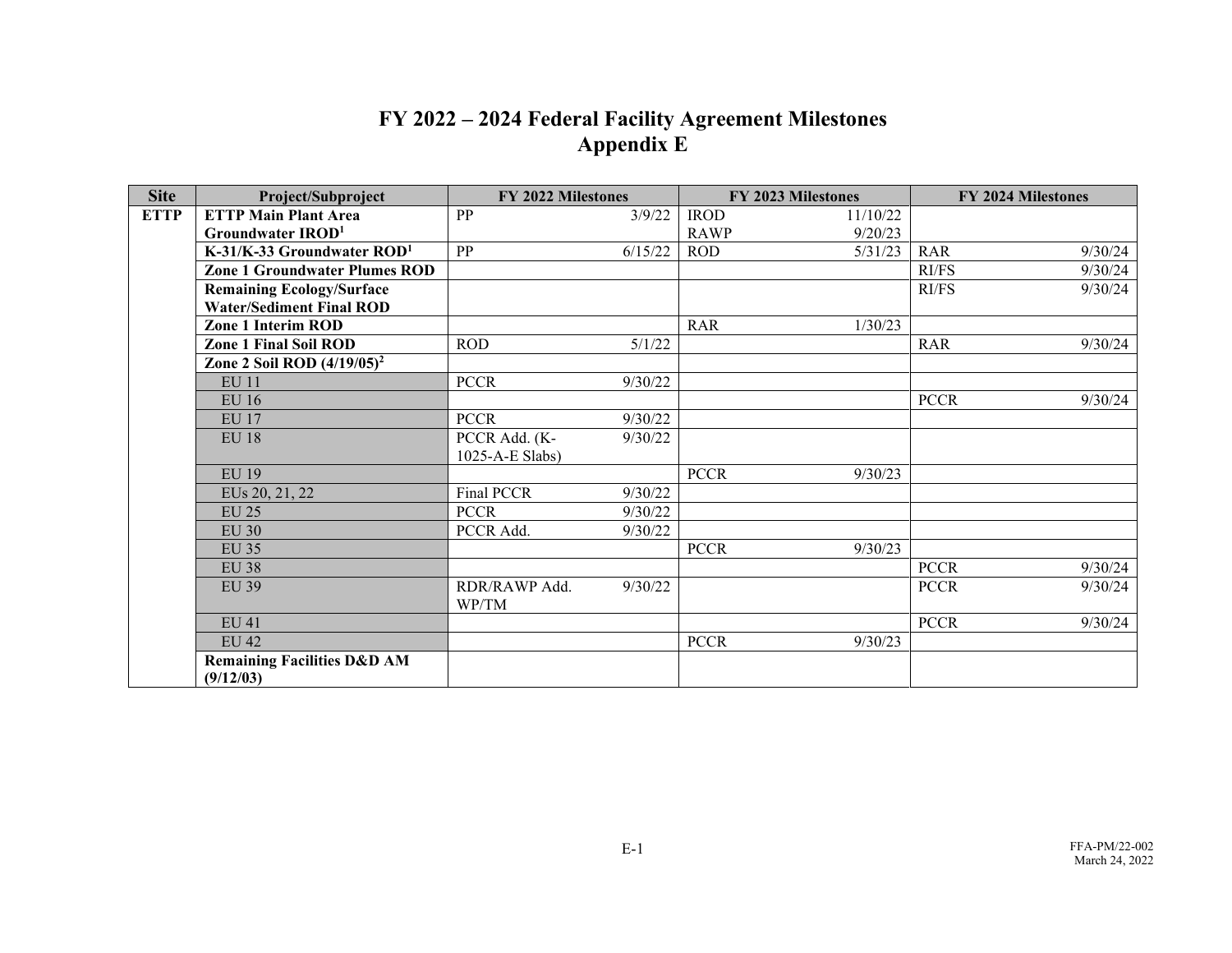## **FY 2022 – 2024 Federal Facility Agreement Milestones Appendix E**

| <b>Site</b> | Project/Subproject                       | FY 2022 Milestones             | FY 2023 Milestones            | FY 2024 Milestones     |  |
|-------------|------------------------------------------|--------------------------------|-------------------------------|------------------------|--|
| <b>ORNL</b> | <b>Bethel Valley Interim ROD</b>         |                                |                               |                        |  |
|             | (5/2/02)                                 |                                |                               |                        |  |
|             | West of 1 <sup>st</sup> Street Soils AUs | <b>RAWP</b><br>9/20/22         | <b>WHP</b><br>5/15/23         |                        |  |
|             |                                          | Addendum                       |                               |                        |  |
|             | Reactor Complex <sup>3</sup>             | PCCR <sup>a1</sup><br>11/30/21 | PCCR <sup>a2</sup><br>9/30/23 |                        |  |
|             | Pre-Demolition                           |                                |                               |                        |  |
|             | 3005 D&D                                 |                                |                               | <b>PCCR</b><br>9/30/24 |  |
|             | 3010 D&D                                 |                                |                               | <b>PCCR</b><br>9/30/24 |  |
|             | 3026-D Facility                          |                                |                               | <b>PCCR</b><br>9/30/24 |  |
|             | <b>Isotope Facilities Demolition</b>     |                                |                               | 9/30/24<br>RA Start    |  |
|             | <b>EGCR</b> Deactivation                 |                                |                               | <b>PCCR</b><br>9/30/24 |  |
|             | <b>Final Bethel Valley ROD</b>           |                                |                               |                        |  |
|             | MV/BV Groundwater Exit                   | Ph.1 Well<br>9/30/22           | Characterization<br>9/30/23   |                        |  |
|             | Pathway                                  | Installation                   | Report                        |                        |  |
|             |                                          | Completion                     |                               |                        |  |
|             | <b>MSRE ROD Salt Remediation</b>         | 6/30/22<br><b>RIWP</b>         |                               |                        |  |
|             | (7/7/98)                                 |                                |                               |                        |  |
| $Y-12$      | <b>UEFPC Phase I ROD Source</b>          |                                |                               |                        |  |
|             | Control $(5/2/02)$                       |                                |                               |                        |  |
|             | <b>UEFPC Phase II ROD for Soils</b>      |                                |                               |                        |  |
|             | and Scrapyard $(4/21/06)$                |                                |                               |                        |  |
|             | $EU$ 5                                   |                                | <b>PCCR</b><br>9/30/23        |                        |  |
|             | Y-12 Buildings AM $(9/29/10)$            |                                |                               |                        |  |
|             | 9616-09, 9811-06, 9811-07 Demo           |                                |                               | <b>PCCR</b><br>3/28/24 |  |
|             | 9404-18 Mercury Contaminated             | <b>PCCR</b><br>9/30/22         |                               |                        |  |
|             | <b>Systems</b>                           |                                |                               |                        |  |
|             | Biology Complex (Demo)                   | <b>PCCR</b><br>9/30/22         |                               |                        |  |
|             | NT-8 AM                                  | $\rm EE/CA$<br>9/30/22         | 2/20/23<br>AM                 |                        |  |
|             |                                          |                                | 9/30/23<br>RmAWP              |                        |  |